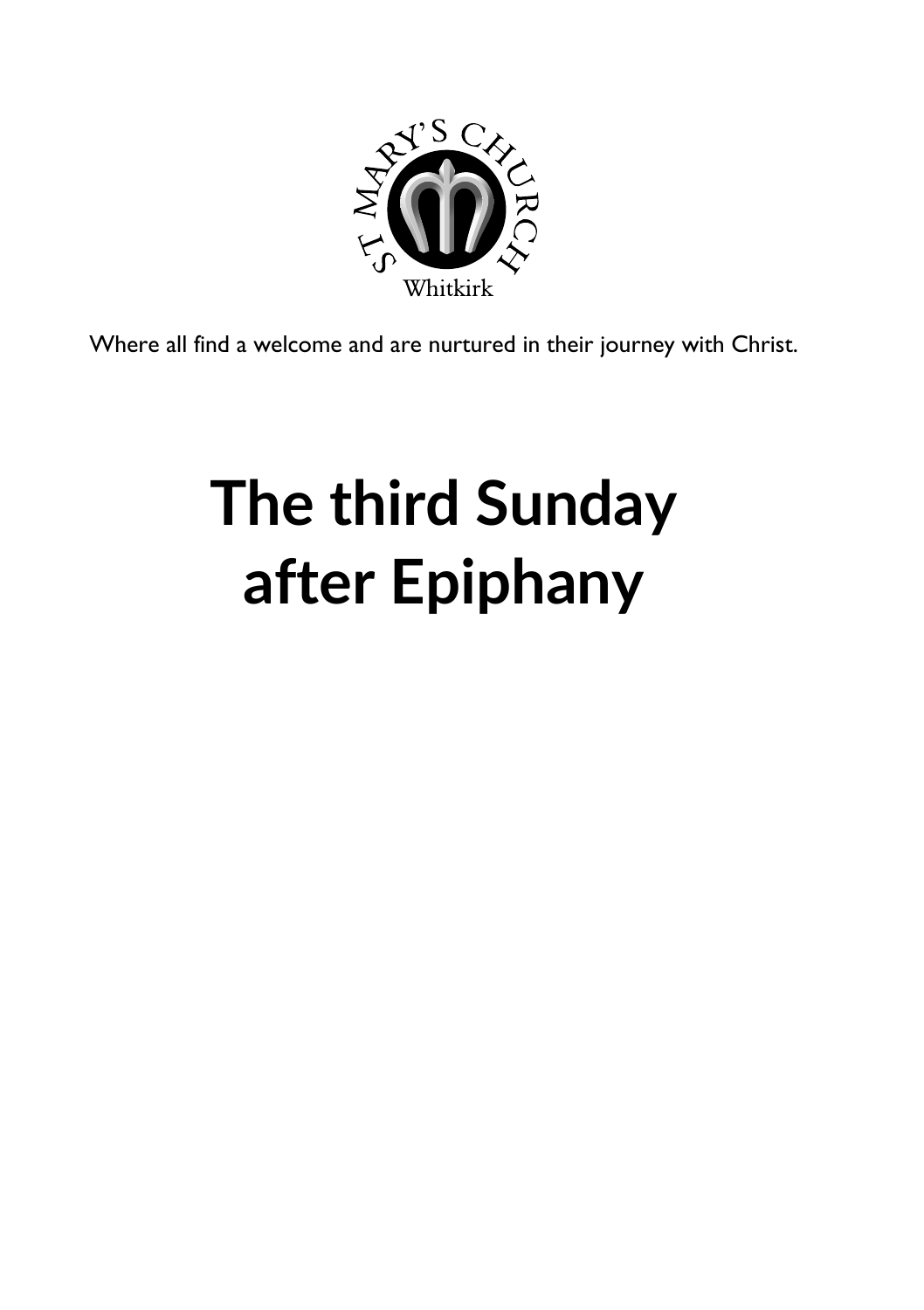God in Christ has revealed his glory.

**Come let us worship.**

From the rising of the sun to its setting

**the Lord's name is greatly to be praised.**

Give him praise, you servants of the Lord. **O praise the name of the Lord!**

Grace, mercy and peace be with you **and also with you.**

# **Words of Welcome and Introduction**

# **Hymn**

Songs of thankfulness and praise, Jesus, Lord, to thee we raise, manifested by the star to the sages from afar; branch of royal David's stem, in thy birth at Bethlehem; anthems be to thee addressed: God in man made manifest.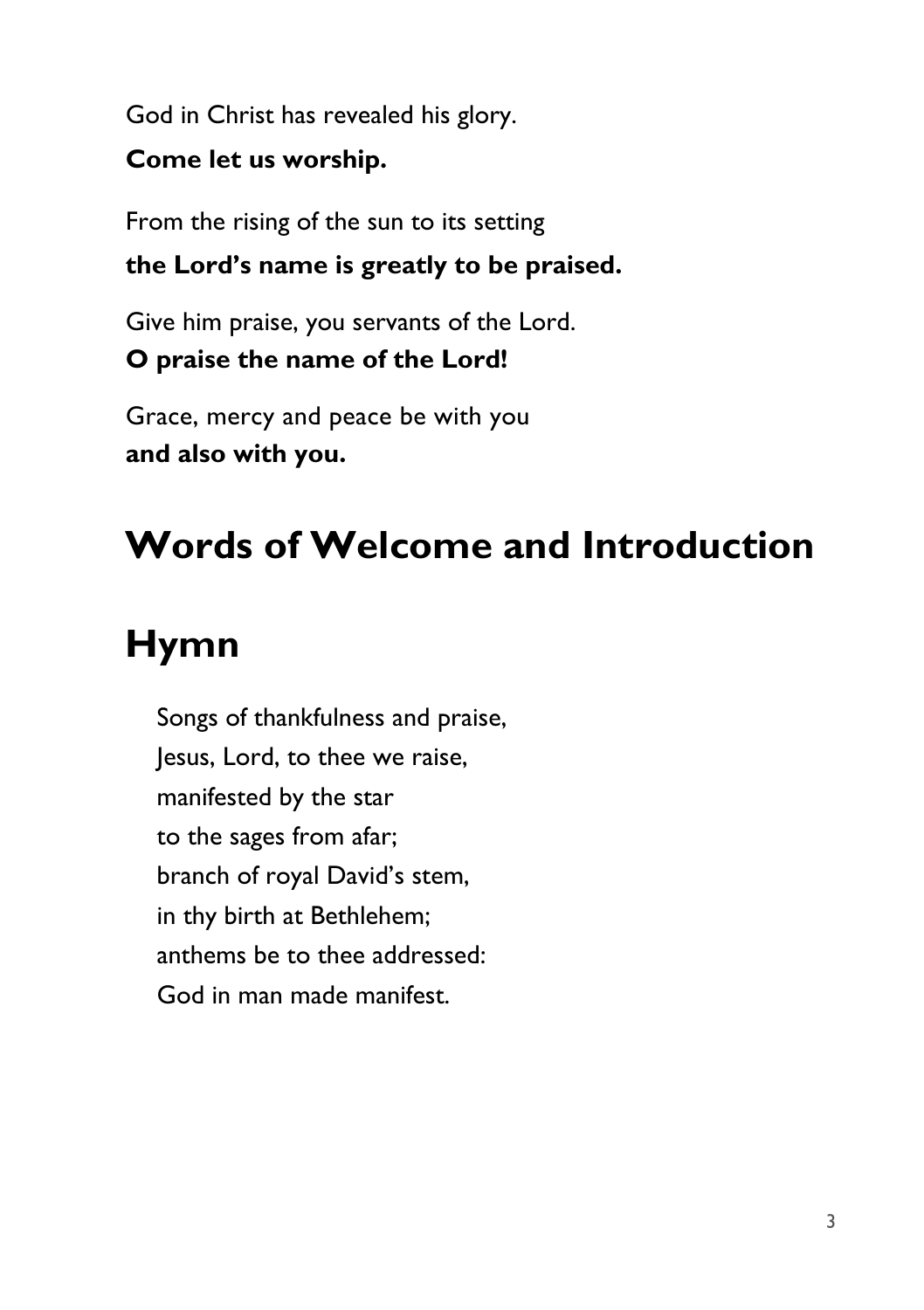Manifest at Jordan's stream, prophet, priest and King supreme, and at Cana wedding guest, in thy Godhead manifest, manifest in power divine, changing water into wine; anthems be to thee addressed: God in man made manifest.

Grant us grace to see thee, Lord, mirrored in thy holy word; may we imitate thee now, and be pure, as pure art thou; that we like to thee may be at thy great Epiphany, and may praise thee, ever blest, God in man made manifest.

### **Prayers of Penitence**

The grace of God has dawned upon the world through our Saviour Jesus Christ, who sacrificed himself for us to purify a people as his own. Let us confess our sins.

*Silence is kept.*

#### **Most merciful God, Father of our Lord Jesus Christ,**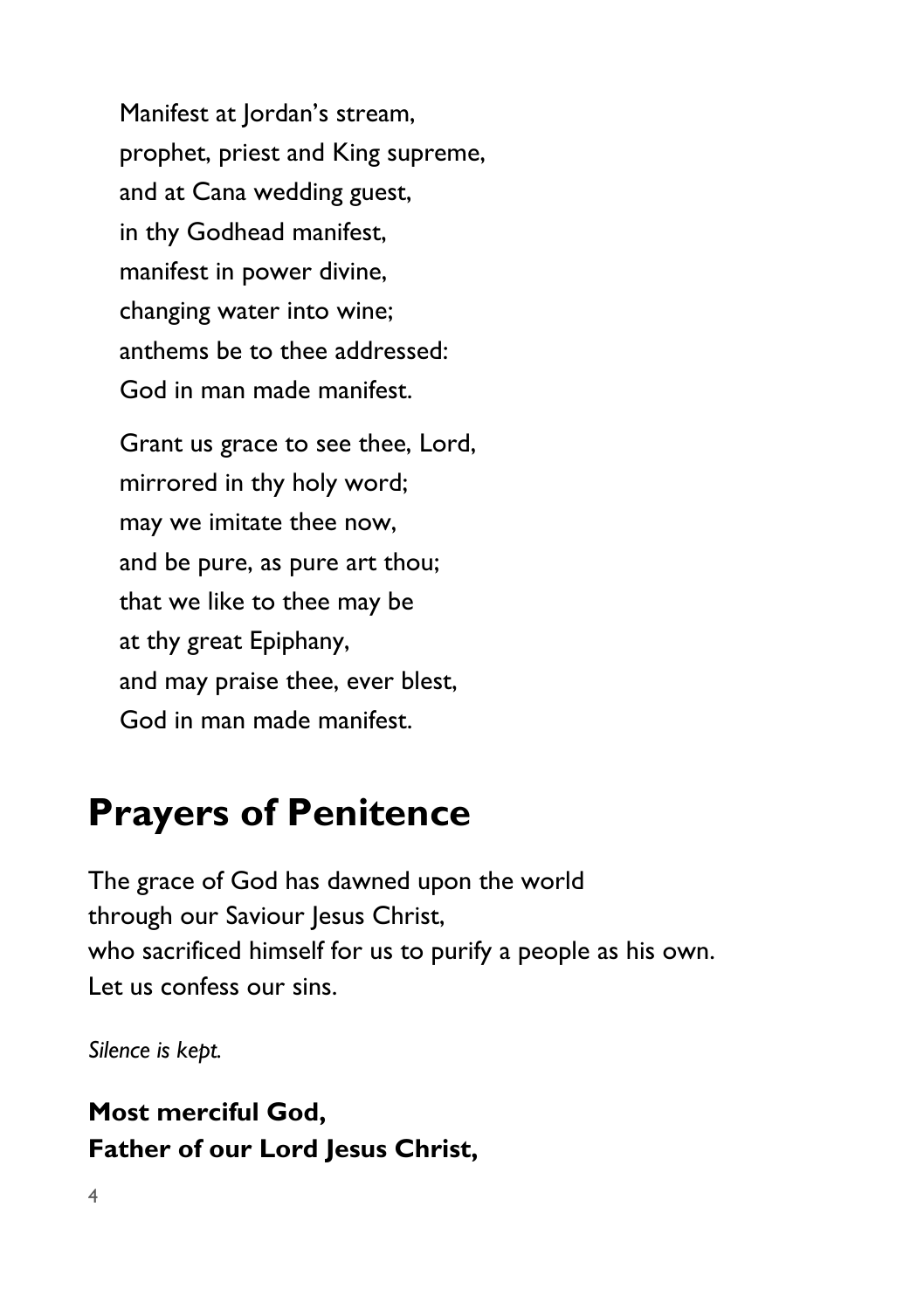**we confess that we have sinned in thought, word and deed. We have not loved you with our whole heart. We have not loved our neighbours as ourselves. In your mercy forgive what we have been, help us to amend what we are, and direct what we shall be; that we may do justly, love mercy, and walk humbly with you, our God. Amen.** 

*The president says*

May the God of love bring us back to himself, forgive us our sins, and assure us of his eternal love in Jesus Christ our Lord.

**Amen.**

### **Gloria in Excelsis**

**Glory to God in the highest, and peace to his people on earth.**

**Lord God, heavenly King, almighty God and Father, we worship you, we give you thanks, we praise you for your glory.**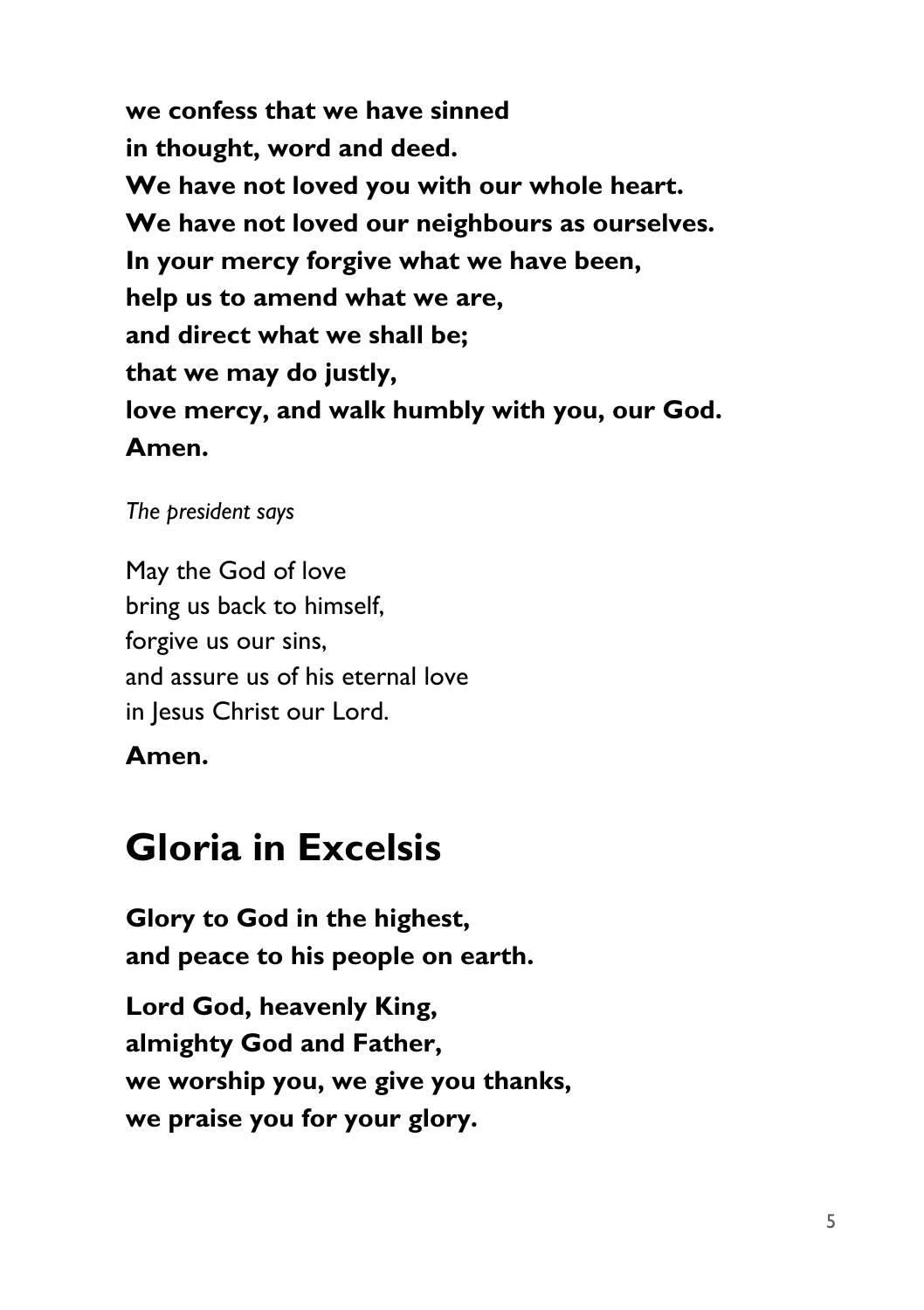**Lord Jesus Christ, only Son of the Father, Lord God, Lamb of God, you take away the sin of the world: have mercy on us; you are seated at the right hand of the Father: receive our prayer. For you alone are the Holy One, you alone are the Lord, you alone are the Most High, Jesus Christ, with the Holy Spirit, in the glory of God the Father. Amen.**

### **The Collect**

*The president introduces a period of silent prayer with the words 'Let us pray'.*

Almighty God, whose Son revealed in signs and miracles the wonder of your saving presence: renew your people with your heavenly grace, and in all our weakness sustain us by your mighty power; through Jesus Christ your Son our Lord, who is alive and reigns with you, in the unity of the Holy Spirit, one God, now and for ever.

#### **Amen.**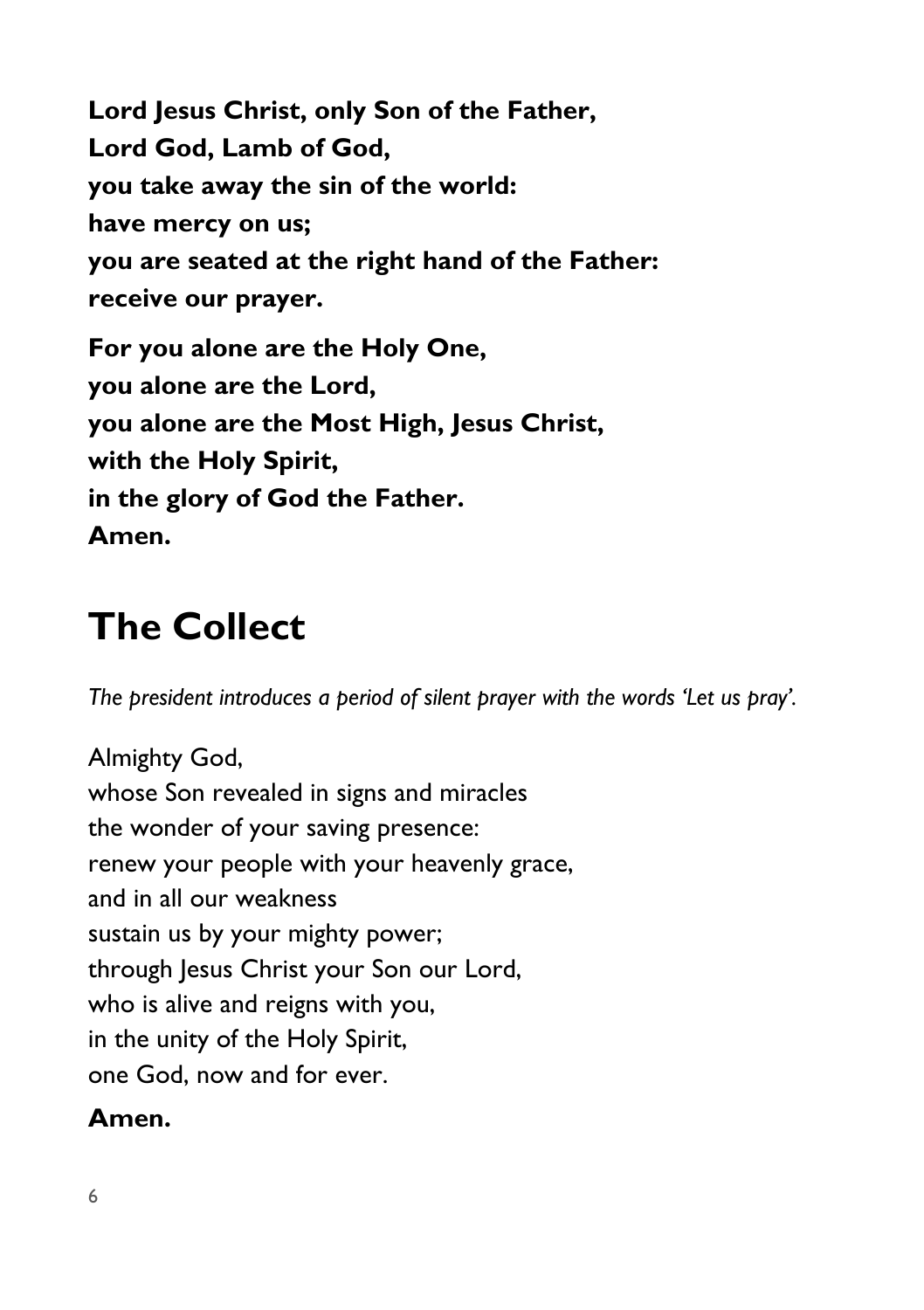## **The Liturgy of the Word**

A reading from the book of Revelation.

I heard what seemed to be the voice of a great multitude, like the sound of many waters and like the sound of mighty thunder-peals, crying out, 'Hallelujah! For the Lord our God the Almighty reigns. Let us rejoice and exult and give him the glory, for the marriage of the Lamb has come, and his bride has made herself ready; to her it has been granted to be clothed with fine linen, bright and pure' – for the fine linen is the righteous deeds of the saints.

And the angel said to me, 'Write this: Blessed are those who are invited to the marriage supper of the Lamb.' And he said to me, 'These are true words of God.'

Then I fell down at his feet to worship him, but he said to me, 'You must not do that! I am a fellow-servant with you and your comrades who hold the testimony of Jesus. Worship God! For the testimony of lesus is the spirit of prophecy.

*Revelation 19.6-10*

This is the word of the Lord.

**Thanks be to God.**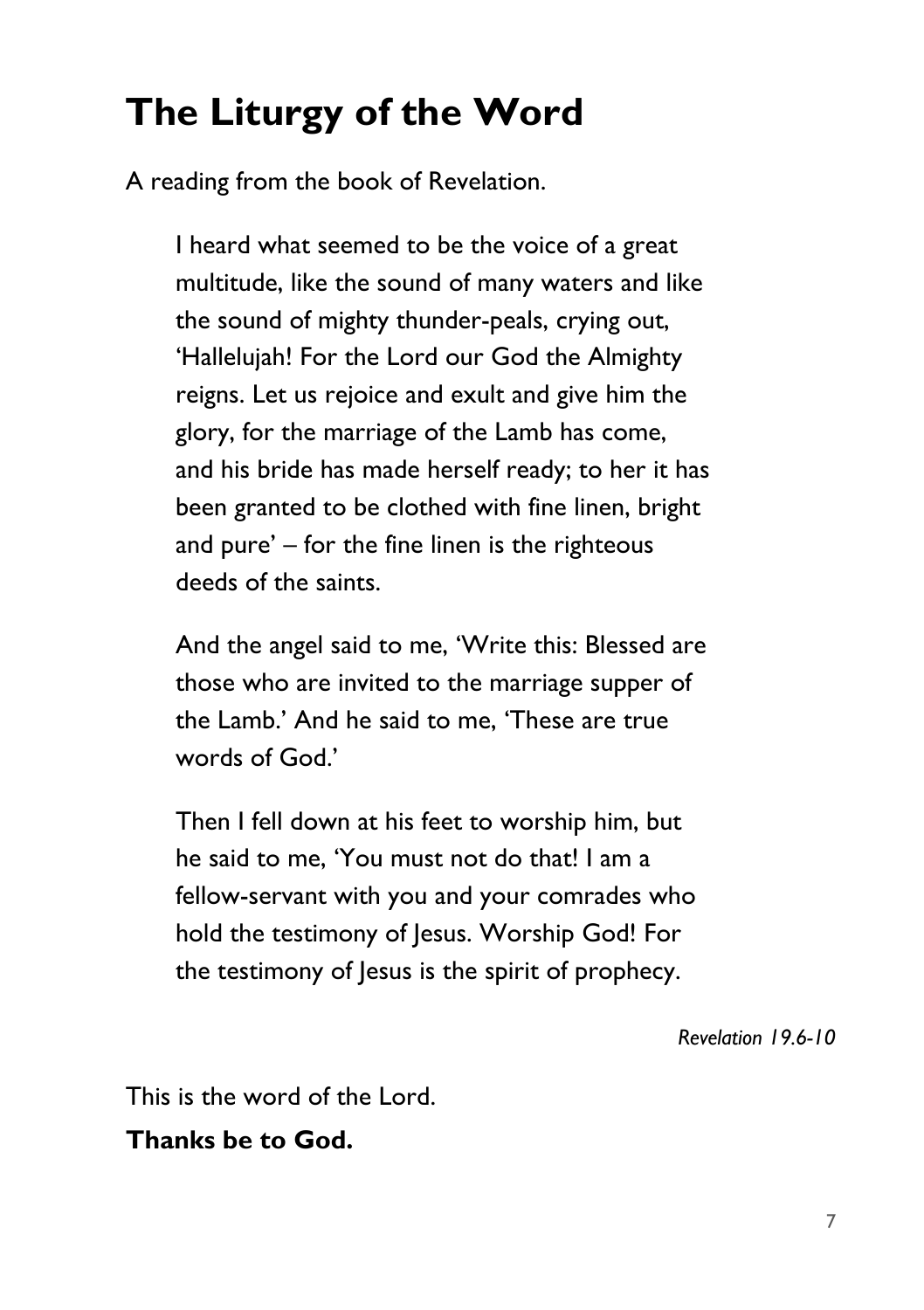### **The Gospel**

*An acclamation is sung to herald the Gospel.*

Alleluia, alleluia, alleluia, alleluia.

Christ was revealed in flesh, proclaimed among the nations and believed in throughout the world.

*cf 1 Timothy 3.16*

Alleluia, alleluia, alleluia, alleluia.

Hear the Gospel of our Lord Jesus Christ according to John.

#### **Glory to you, O Lord.**

There was a wedding in Cana of Galilee, and the mother of Jesus was there. Jesus and his disciples had also been invited to the wedding. When the wine gave out, the mother of Jesus said to him, 'They have no wine.' And Jesus said to her, 'Woman, what concern is that to you and to me? My hour has not yet come.' His mother said to the servants, 'Do whatever he tells you.'

Now standing there were six stone water-jars for the Jewish rites of purification, each holding twenty or thirty gallons. Jesus said to them, 'Fill the jars with water.'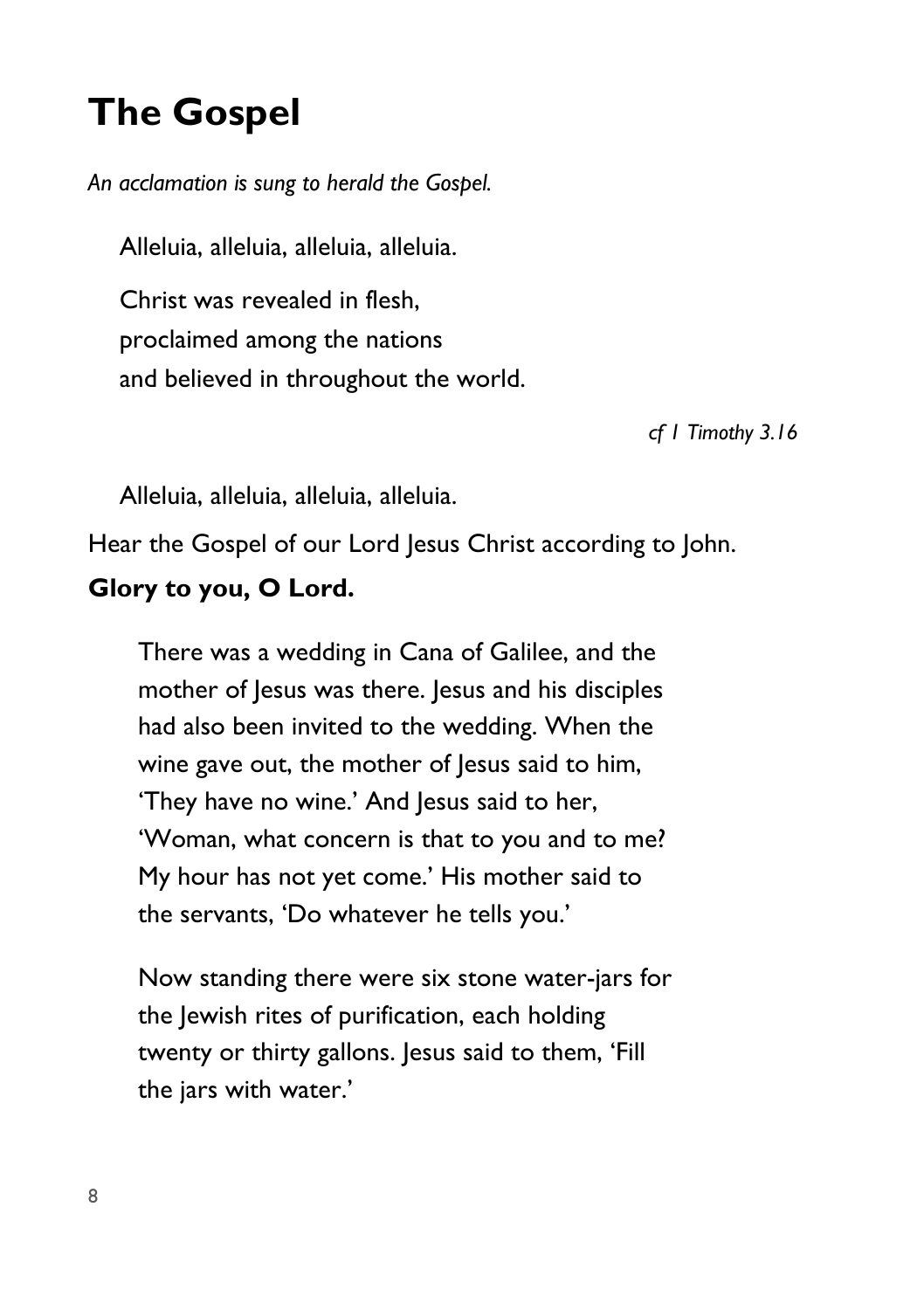And they filled them up to the brim. He said to them, 'Now draw some out, and take it to the chief steward.' So they took it.

When the steward tasted the water that had become wine, and did not know where it came from (though the servants who had drawn the water knew), the steward called the bridegroom and said to him, 'Everyone serves the good wine first, and then the inferior wine after the guests have become drunk. But you have kept the good wine until now'

Jesus did this, the first of his signs, in Cana of Galilee, and revealed his glory; and his disciples believed in him.

*John 2.1-11*

This is the Gospel of the Lord.

**Praise to you, O Christ.**

#### **Sermon**

### **An Affirmation of Faith**

Let us affirm our faith in Jesus Christ the Son of God.

**Though he was divine, he did not cling to equality with God,**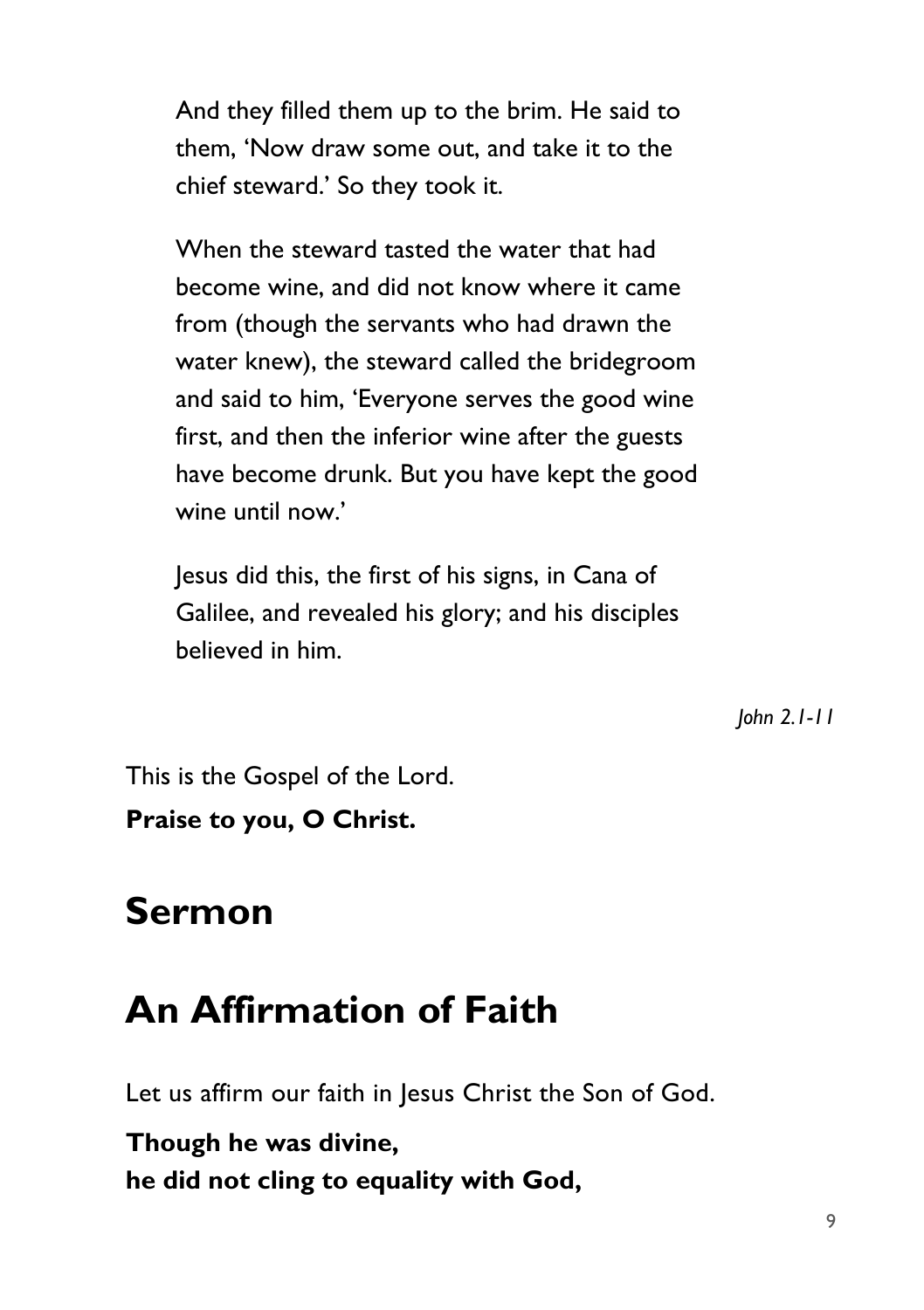**but made himself nothing. Taking the form of a slave, he was born in human likeness. He humbled himself and was obedient to death, even the death of the cross. Therefore God has raised him on high, and given him the name above every name: that at the name of Jesus every knee should bow, and every voice proclaim that Jesus Christ is Lord, to the glory of God the Father. Amen.**

*cf Philippians 2.6-11*

### **Prayers of Intercession**

Uniting our prayers with the whole company of heaven, let us pray with confidence as our Saviour has taught us.

**Our Father, who art in heaven, hallowed be thy name; thy kingdom come; thy will be done; on earth as it is in heaven. Give us this day our daily bread. And forgive us our trespasses, as we forgive those who trespass against us. And lead us not into temptation;**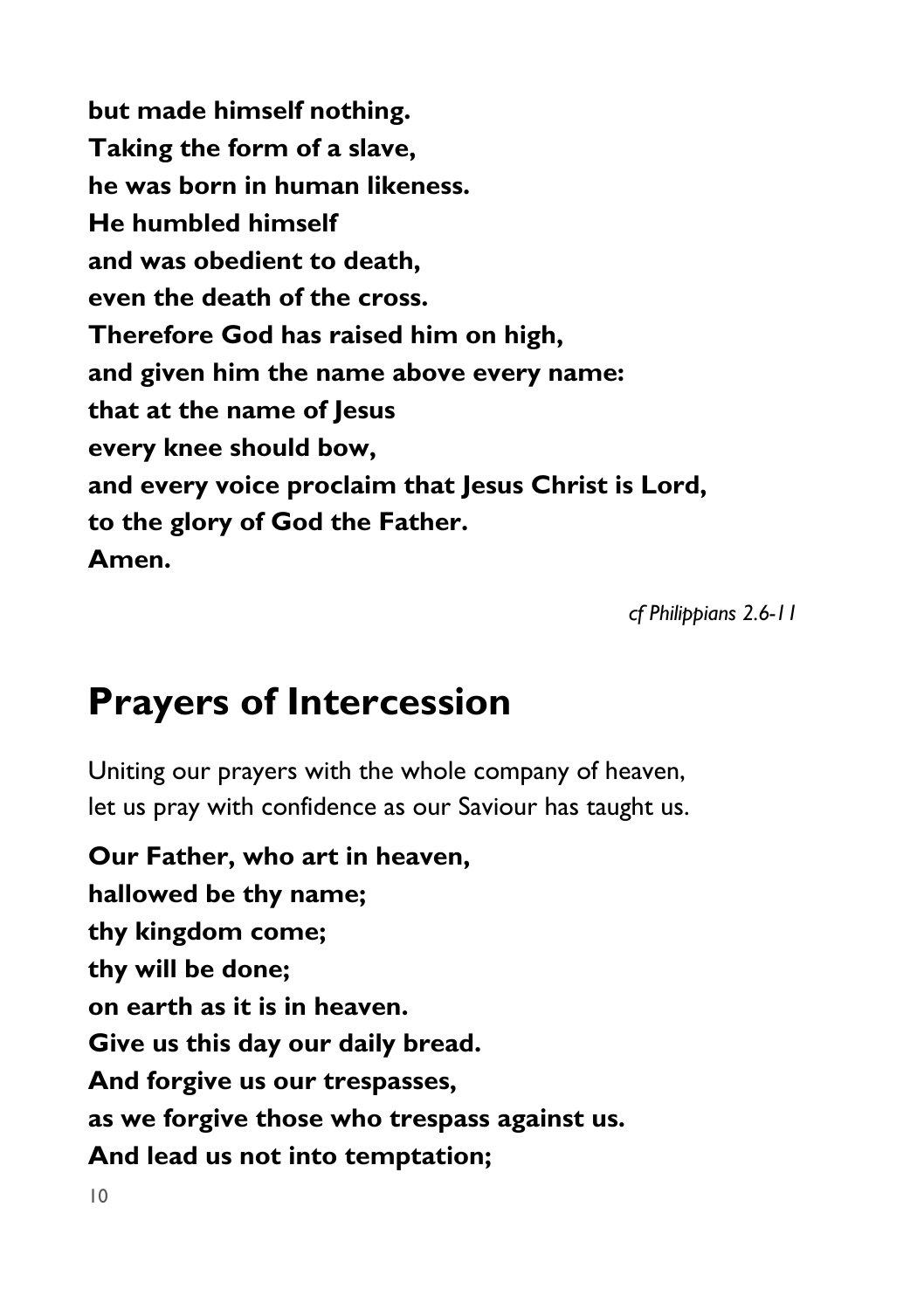**but deliver us from evil. For thine is the kingdom, the power and the glory, for ever and ever. Amen.**

### **Anthem**

Here we bring new water from the well so clear, for to worship God with, this happy New Year.

*Sing levy dew, sing levy dew, the water and the wine; the seven bright gold wires and the bugles that do shine.*

Sing reign of Fair Maid, with gold upon her toe, open you the West Door, and turn the Old Year go.

*Sing levy dew, sing levy dew…*

Sing reign of Fair Maid, with gold upon her chin, open you the East Door, and let the New Year in.

*Sing levy dew, sing levy dew…*

*Words: Anonymous Music: Benjamin Britten (1913-1976)*

### **Closing Prayer and Acclamation**

Let us pray.

*Silence is kept.*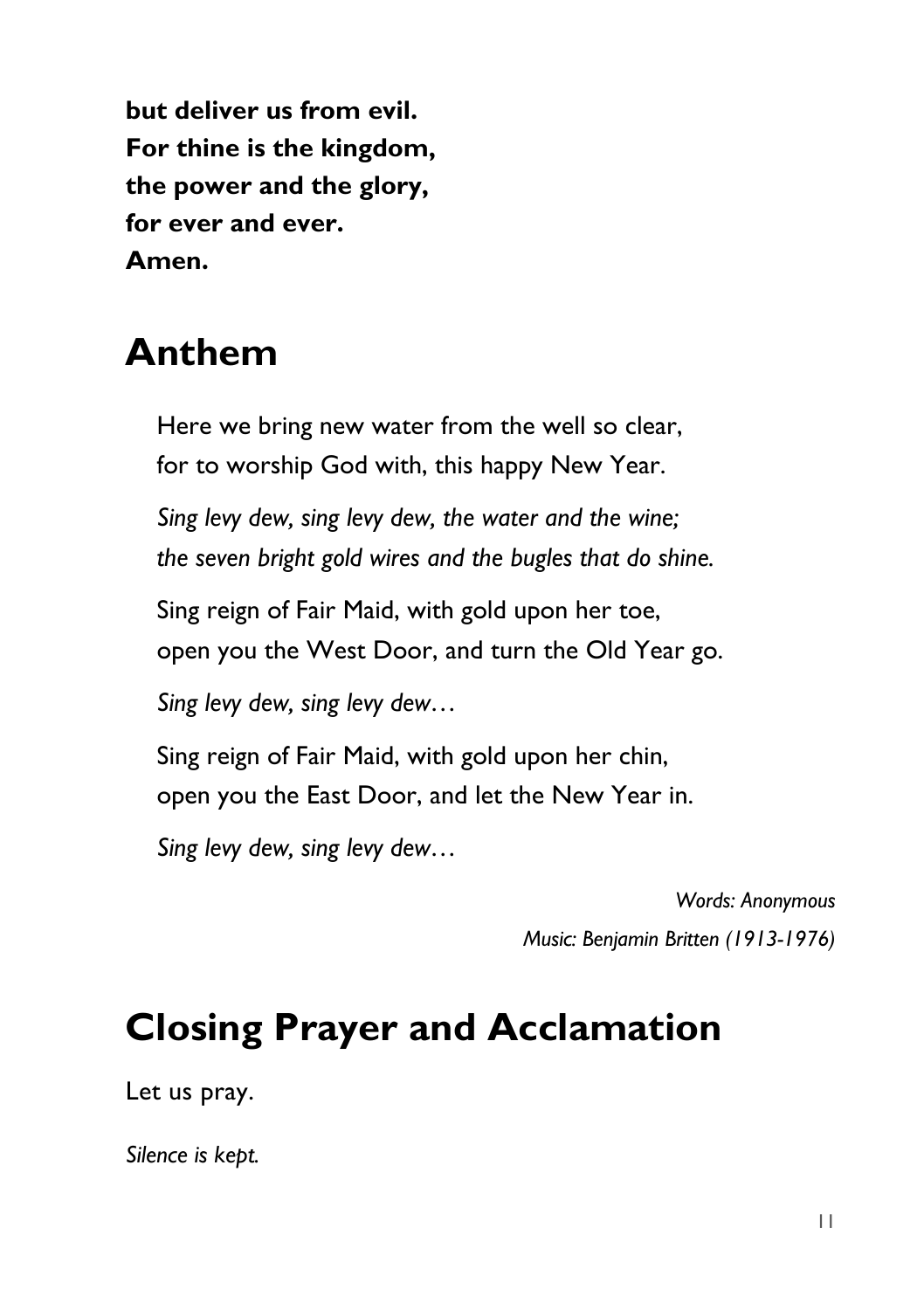Holy Father, Creator of all things, whose blessed Son turned the water into wine, grant that he may come to us and change us, and so transform our lives that in us your glory may be revealed; through the same Jesus Christ, to whom with you and the Holy Spirit be praise and glory for ever and ever.

#### **Amen.**

Gracious God,

we give you thanks and praise for Jesus Christ our Lord, for he was the Word before all creation. Through him all things come to be; not one thing has its being but through him.

Jesus, light of the world,

#### **we worship and adore you.**

His life is the light that shines in the dark, a light that darkness cannot overpower.

Jesus, light of the world,

#### **we worship and adore you.**

The Word was the true light coming into the world. He was in the world that had its being through him, and the world did not know him.

Jesus, light of the world,

#### **we worship and adore you.**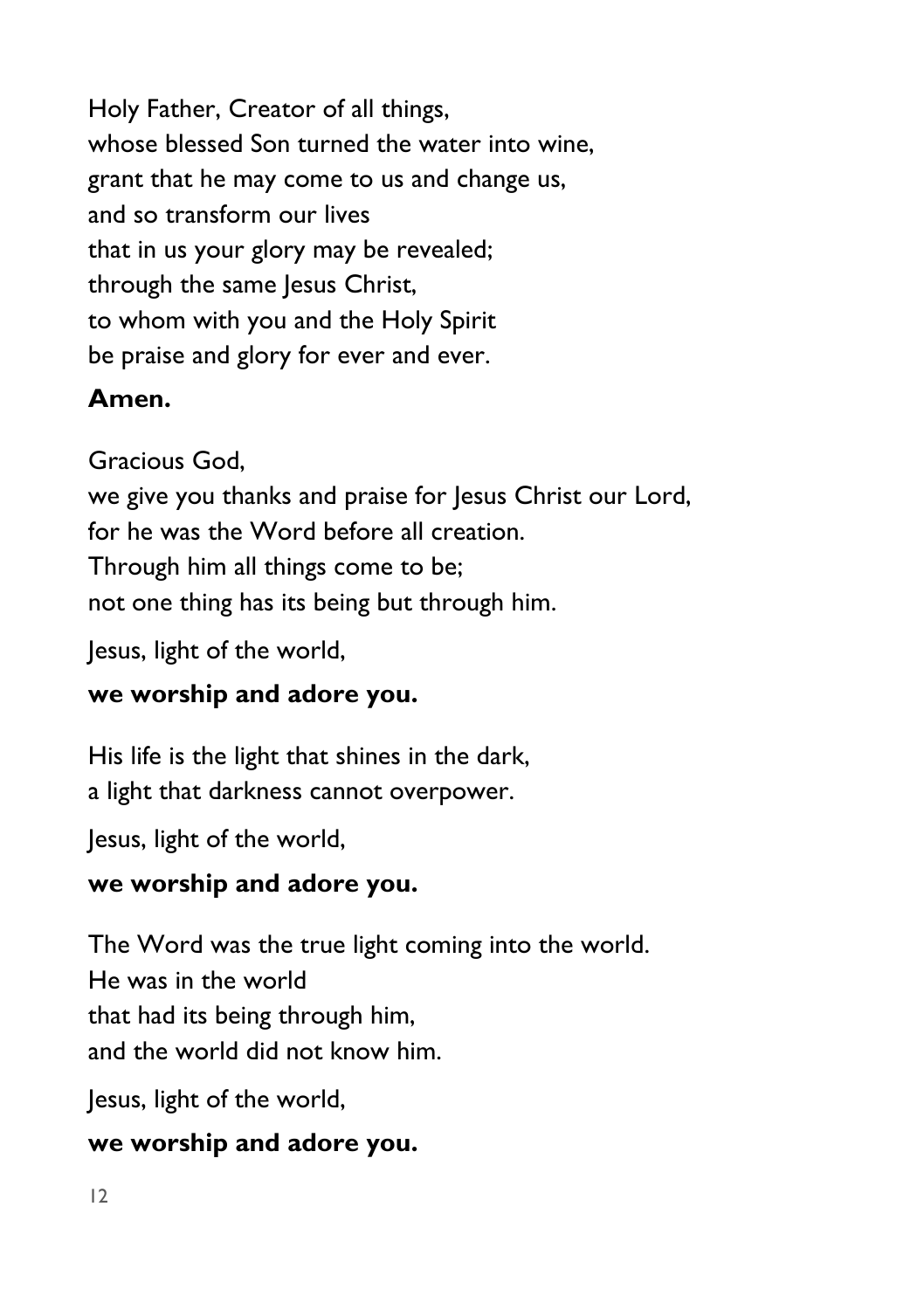He came to his own, and they did not accept him. But to all who accept him he gives power to become children of God.

Jesus, light of the world,

#### **we worship and adore you.**

The Word was made flesh and lived among us, and we have seen his glory, as the only Son of the Father, full of grace and truth.

Jesus, light of the world,

#### **we worship and adore you.**

To God our creator, born as one of us, be all praise and glory.

With all the company of heaven, we worship you, saying:

**Holy, holy, holy Lord, God of power and might, heaven and earth are full of your glory. Hosanna in the highest.**

*cf John 1*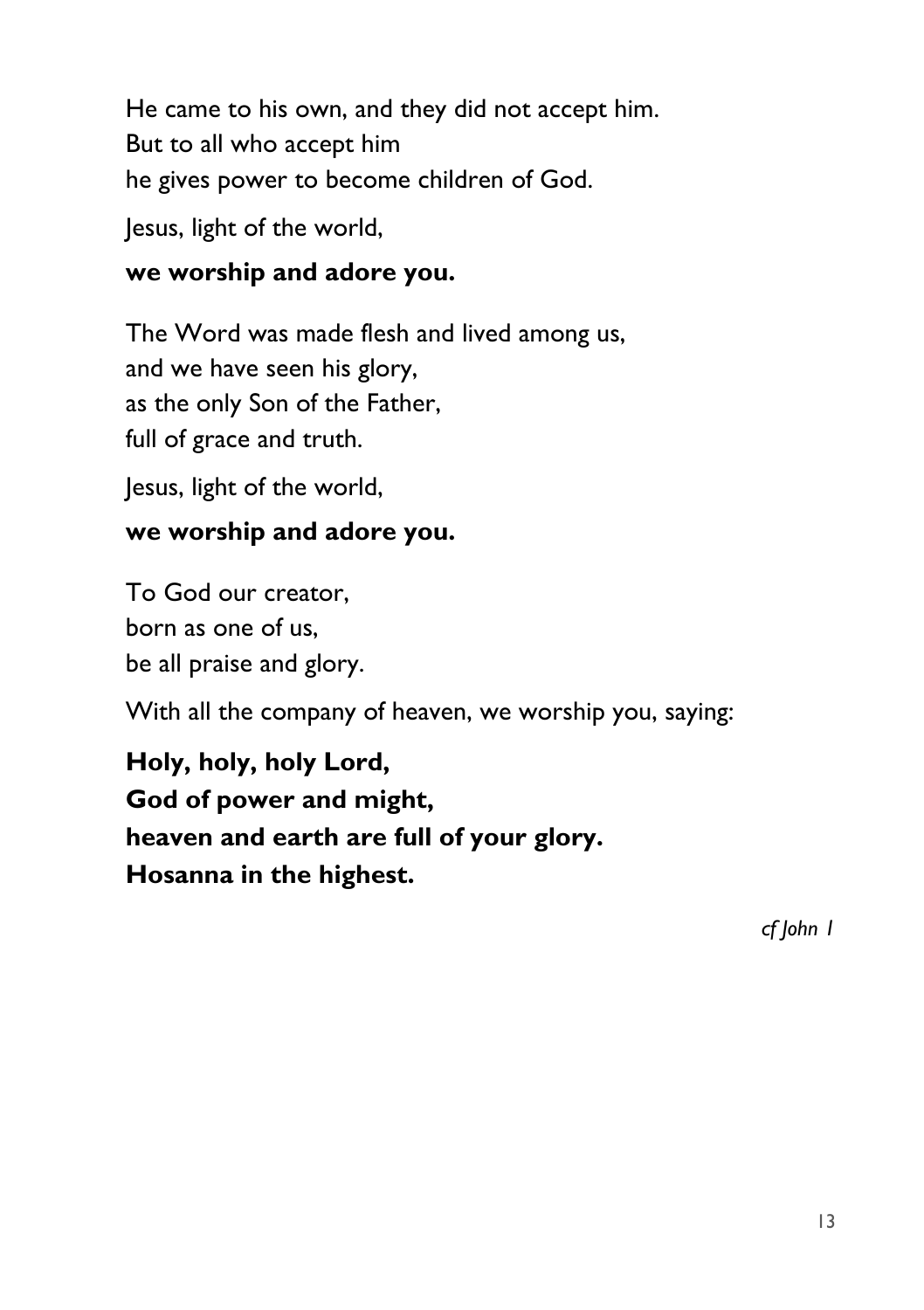### **Hymn**

Hail to the Lord's anointed, great David's greater son! Hail, in the time appointed, his reign on earth begun! He comes to break oppression, to set the captive free; to take away transgression, and rule in equity.

He comes with succour speedy to those who suffer wrong; to help the poor and needy, and bid the weak be strong; to give them songs for sighing, their darkness turn to light; whose souls, condemned and dying, were precious in his sight.

O'er ev'ry foe victorious, he on his throne shall rest, from age to age more glorious, all-blessing and all-blest; the tide of time shall never his covenant remove; his name shall stand for ever; that name to us is love.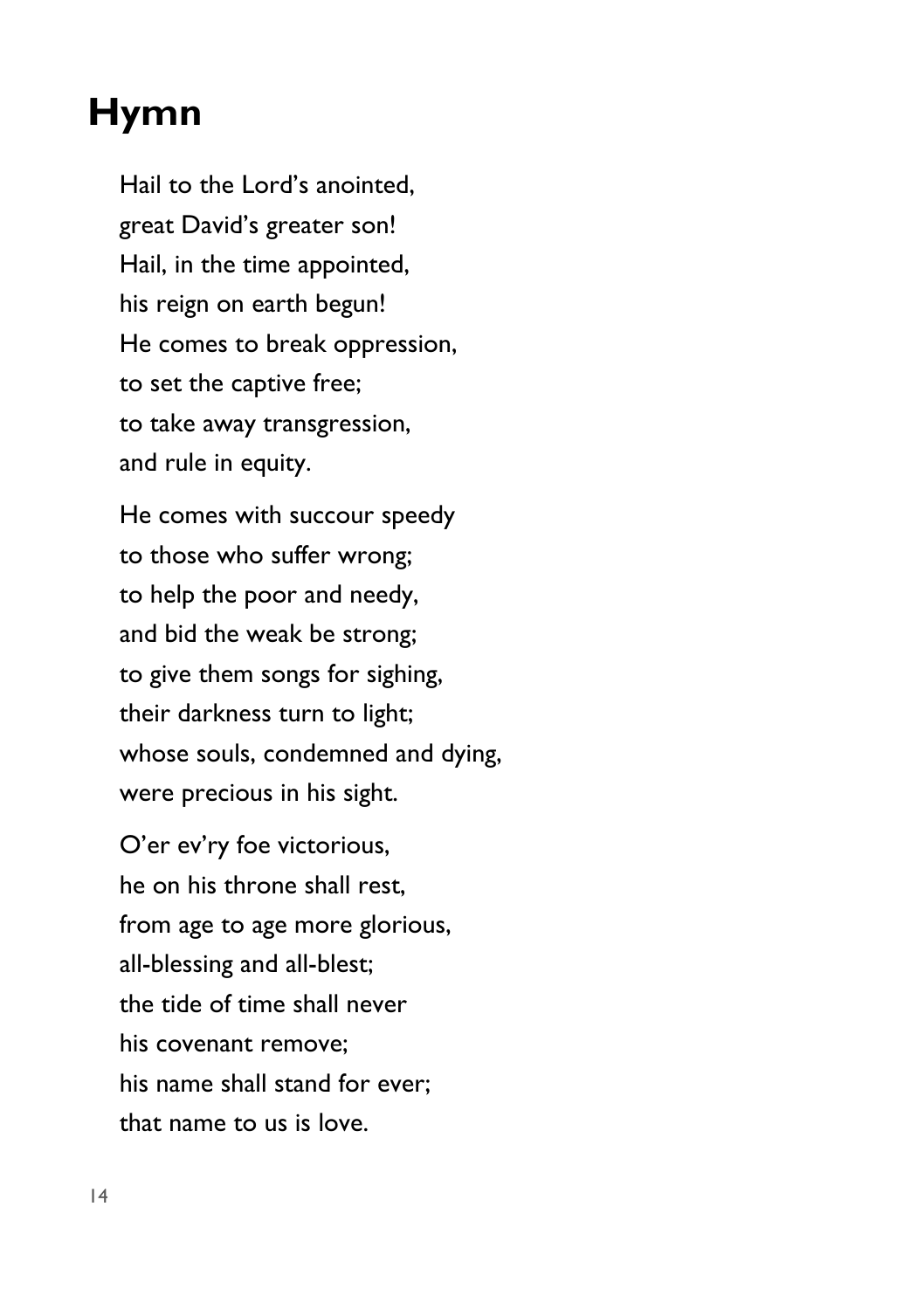The almighty and merciful Lord, Father, Son, and Holy Spirit, bless us and keep us.

**Amen.**

### **The Dismissal**

Glory to God,

**whose power, at work among us, can do infinitely more than all we can ask or conceive; to him be glory in the Church and in Christ Jesus, for ever and ever. Amen.**